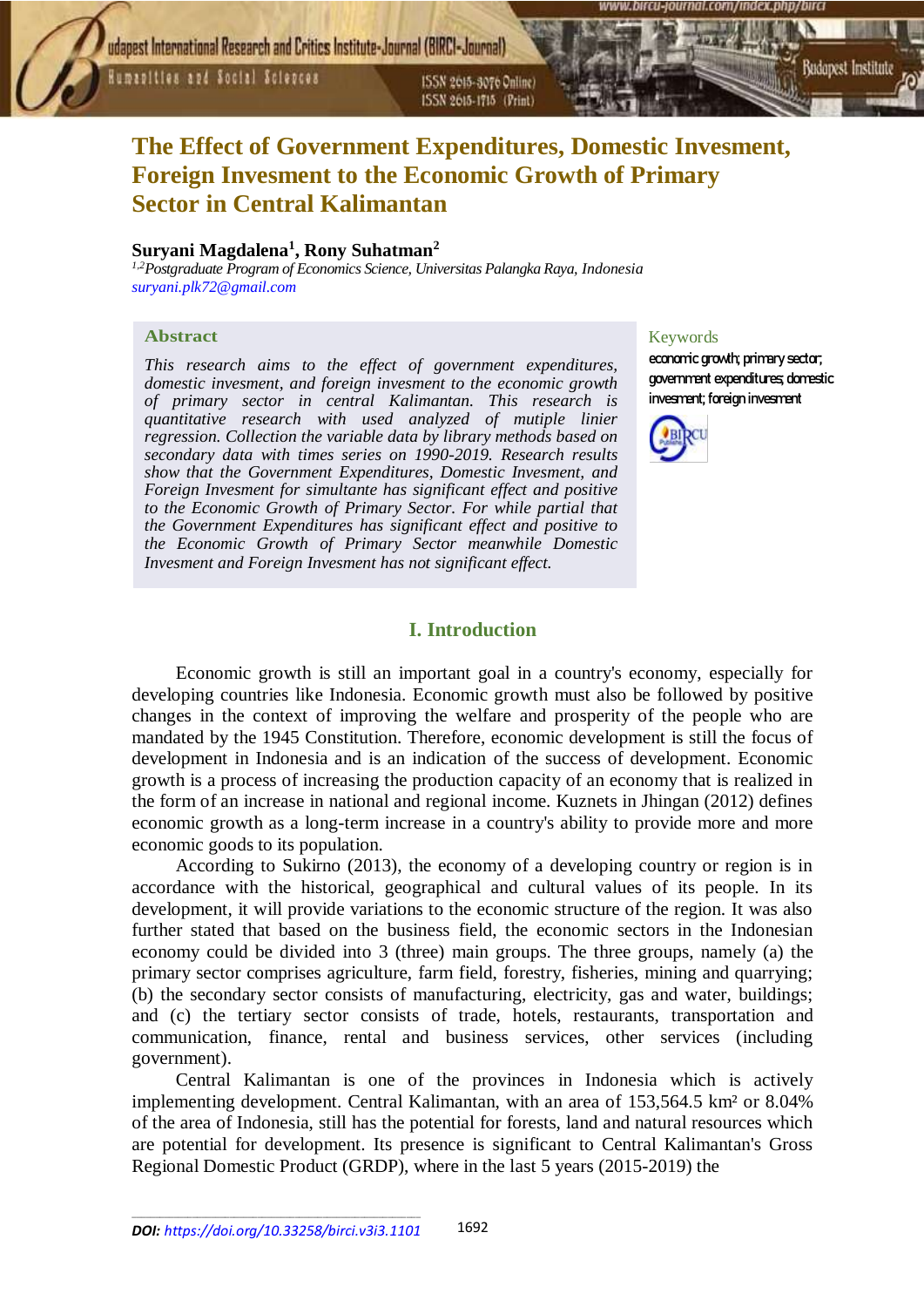contribution of primary sector business to the Central Kalimantan GRDP is still relatively high at around 30.90 - 42.70% or on average 34.32% (Table 1).

**Table 1.** Distribution of Percentage of GRDP at Current Prices in Central Kalimantan Province by Business Field, 2015-2019 (percent).

| Business fields by sector |           | Year   |        |        |        |        |  |  |
|---------------------------|-----------|--------|--------|--------|--------|--------|--|--|
|                           |           | 2015   | 2016   | 2017   | 2018   | 2019   |  |  |
|                           | Primary   | 33,80  | 42.70  | 32,40  | 31,80  | 30,90  |  |  |
| ∠                         | Secondary | 25,50  | 26,50  | 26,80  | 25,60  | 25,20  |  |  |
|                           | Tertiarv  | 40.70  | 30,80  | 40,80  | 42.60  | 43,90  |  |  |
| <b>GRDP</b>               |           | 100,00 | 100.00 | 100,00 | 100,00 | 100,00 |  |  |

Source: BPS of Central Kalimantan Province, 2020

Based on Central Kalimantan Province BPS data, for the past 5 years (2015-2019) that the economic growth in the primary sector (as seen from the GRDP growth rate based on constant prices) conditions have tended to increase. In 2015 the primary sector economic growth rate was 7.80% and at the end of 2019 it increased to 12.80%. Nevertheless, if seen from the economic growth of the business sector in this primary sector, the condition is still quite fluctuating. The field of agricultural business in 2015 economic growth of 5.92% fell to 3.8% in 2016, while in 2017 by 4.7% it increased to 7.0% in 2018, but fell again to 6.9% in 2019. In mining and quarrying business, in 2015 amounted to 1.88% continued to increase to 8.7% in 2017, but then dropped to -0.1% in 2018 and rose again to 5.9% in 2019 (BPS of Central Kalimantan Province, 2020).

Various attempts were made by the Central Kalimantan Provincial Government to develop the regional economy, including allocating development budgets, promoting investment programs through DI (Domestic Investment), and FI (Foreign Investment). Government expenditure seen from direct expenditure in the local government budget (APBD) tends to increase from year to year. In 2010 the Central Kalimantan provincial government development budget reached 854,581.38 million rupiah, an increase to 2,586,283.69 million rupiah in 2019. The government needs to implement a policy in the form of a policy in the field of development budget which is often called development expenditure to finance development projects, which can encourage the rate of economic growth. Related to the important role of the government by Tarigan (2005) illustrates that the government has a very important role in the economy with its authority as a regulator (regulator or controller) and stimulator. Even though the government is a regulator, the government cannot act arbitrarily, because if the government is not good at attracting investors, economic growth will be slow and employment will not increase beyond the increase in the workforce. Besides the government as a stimulator, funds owned by the government can be used as a stimulant to direct private investment or the general public towards more productive businesses.

DI values in Central Kalimantan Province during 2010-2019 fluctuated and even tended to decline. As in 2010, the value of DI reached 34,327,993.41 million, down to 8,591,862.90 million rupiah in 2019. The same thing happened to FI which tended to decline during 2010- 2019, where in 2010 it was 5,074,322.83 thousand US \$ decreased to 283,545.50 thousand US \$ in 2019 (BPS of Central Kalimantan Province, 2010-2020). According to Sumarsono (2009) the availability of capital is one of the good things to improve the economy. Capital in development can be created through DI and FI activities. It was stated by Tambunan (2006) that investment is an important factor and contributes greatly to economic growth in the long run. To increase economic growth, it is necessary to have activities in the production of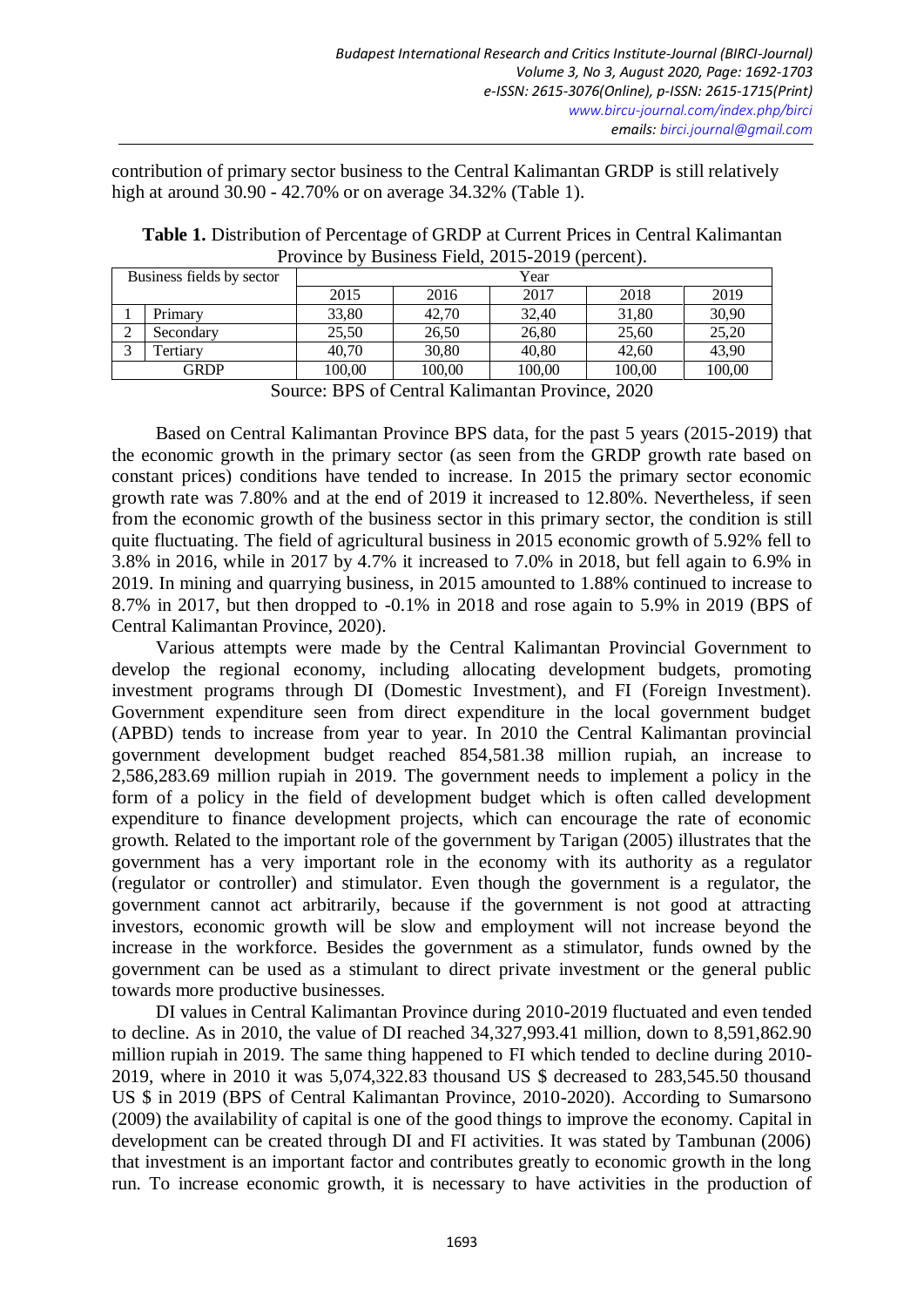goods and services in all economic sectors, which at the same time create employment opportunities and increase community income, so that they are expected to contribute to economic growth.

The condition of government expenditure, DI and FI is still a major factor in shaping the GRDP of the primary sector in Central Kalimantan. The primary sector in Central Kalimantan (agriculture, mining and quarrying) is a potential business field considering that Central Kalimantan is rich in natural resources. Natural resource management requires both DI and FI capital, as well as labor support. The government expenditure policy as outlined in the local government budget (APBD) is a form of accumulation of regional government capital to encourage regional economic growth. In this regard, the authors are interested in conducting a study of the effect of government spending, DI, and FI on the economic growth of the primary sector in Central Kalimantan.

# **II. Review of Literatures**

# **2.1 Economic Growth**

Economic growth is a long-term macroeconomic problem where in each period the people of a country will try to increase their ability to produce goods and services. The target is to increase the level of real production (national income) and standard of living (real income per capita) through the supply and mobilization of factors of production. With this increase it is expected to increase capital, production of each worker or in other words will increase foreign exchange reserves. Economic growth can be said as an increase in GDP (Gross Domestic Product) of a country's real in a particular year which shows an increase in per capita income of each person in the economy and in a country in a certain year (Mankiw, 2003).

In another review, economic growth is a process of continually changing the economic conditions of a country towards a better condition for a certain period. Economic growth can also be interpreted as a process of increasing the production capacity of an economy that is realized in the form of an increase in national income. The existence of economic growth is an indication of the success of economic development in people's lives. Economic growth shows the growth of production of goods and services in an economic region within a certain time interval. The higher rate of economic growth is the faster process of increasing regional output so that the prospects for regional development are better. By knowing the sources of economic growth, the priority development sectors can be determined (Boediono, 2011).

In other parts of the perspective of conventional economic growth measurement usually by calculating the percentage increase in the Gross Domestic Product (GDP) in a country or the Gross Regional Domestic Product (GRDP) in an area. GDP measures the total expenditure of a country's economy on various goods and services that are newly produced at a time or year as well as the total income received from all production of these goods and services. Growth is usually calculated in real value with the aim of eliminating inflation in prices and services produced so that real GDP reflects changes in the quantity of production (Sukirno, 2003).

Then according to Arsyad (1999), GRDP is one of the regional balance sheets whose calculation methods use three approaches, namely production, income, and expenditure. In the production approach, GRDP is calculating the added value of goods and services produced by an economic activity in the area minus the cost between each total gross production of each subsector / sector activity in a certain period of time. In the income approach, the added value of each economic activity is estimated by adding up all the remuneration received by the factors of production, namely wages and salaries and business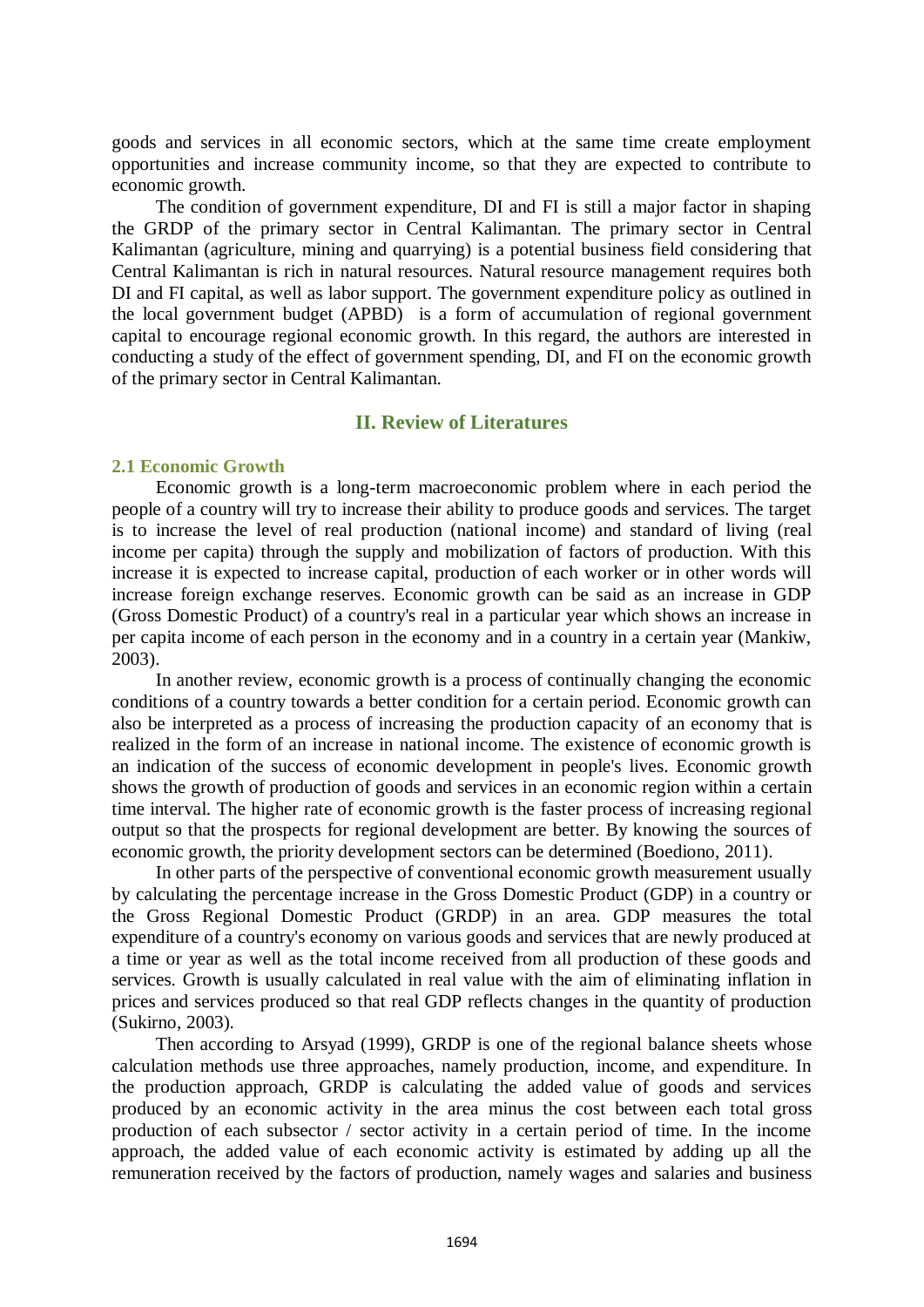surpluses, depreciation, and net indirect taxes. The expenditure approach is to add value to the final use of goods and services produced domestically.

The way to present GRDP is arranged in two forms, namely GRDP at constant prices and GRDP at current prices. According to BPS (2019), the definition of GRDP is based on constant prices, namely the total value of production or expenditure or income, which is calculated according to a fixed price, by reassessing or defining prices based on the basic level using the consumer price index. From this calculation the actual level of economic activity is reflected through its real GRDP. GRDP at current prices is the total gross value added arising from all economic sectors in a region. What is meant by added value is value added to goods and services used by the production unit in the production process as intermediate input. The added value is the same as the remuneration for participating in the production process.

#### **2.2 Government Expenditures**

Government expenditure or also called development expenditure is non-consumptive government expenditure, in the form of investment in projects, both in the form of physical and non-physical projects such as projects in the development of education, religion and so on. According to Boediono (1999) the implementation of development spending is broken down into sectors, each sector is divided into sub-sectors, each sub-sector is broken down into projects, and finally for each project it is broken down again into the budget section.

Then by Arsyad (2016) states basically development spending is a vehicle to realize prosperity in other words, to increase prosperity evenly and harmoniously between regions and between groups, implemented through efforts in the economic field. Priority is given to sectors that stimulate and impact broader and more intensive economic activities. This criterion at the same time means broadening the field and employment opportunities. So development expenditures in this case are development expenditures intended to finance the process of change which is progress and improvement in the direction that is to be achieved.

According to Boediono (2011), that government spending can be divided into two types, namely: (a) routine expenditure, and (b) development expenditure. Routine expenditures are government expenditures to finance the implementation of daily government wheels, which include personnel expenditure, goods expenditure, subsidies, payment of installments and government debt interest, and other routine expenses. The amount of routine expenditure incurred is influenced by government policies in managing state finances and economic stability. Development expenditure is government expenditure which is to increase community capital both in the form of physical and non-physical infrastructure, for example the construction of roads, bridges, hospitals, and poverty alleviation programs. Government expenditure shows the government policy in realizing public welfare.

The government as an economic actor has several important roles, one of which is to increase economic growth in the region. In order for this government role to be realized, the government needs to carry out several functions, namely the allocation function, distribution function, and stabilization function. The allocation function namely is the role of the government in allocating existing economic resources so that they can be utilized optimally and support production efficiency. Distribution function namely is the role of government in distributing resources, opportunities and economic outcomes fairly and fairly. While the stabilization function, namely the role of the government in maintaining economic stability and recover if it is in a state of equilibrium (Mangkoesoebroto, 1994).

Government expenditure shows its role in the economy whose aim is to prosper the people. The function of the government in increasing regional economic growth is manifested in fiscal policy. The fiscal policy undertaken by the government in the economy is through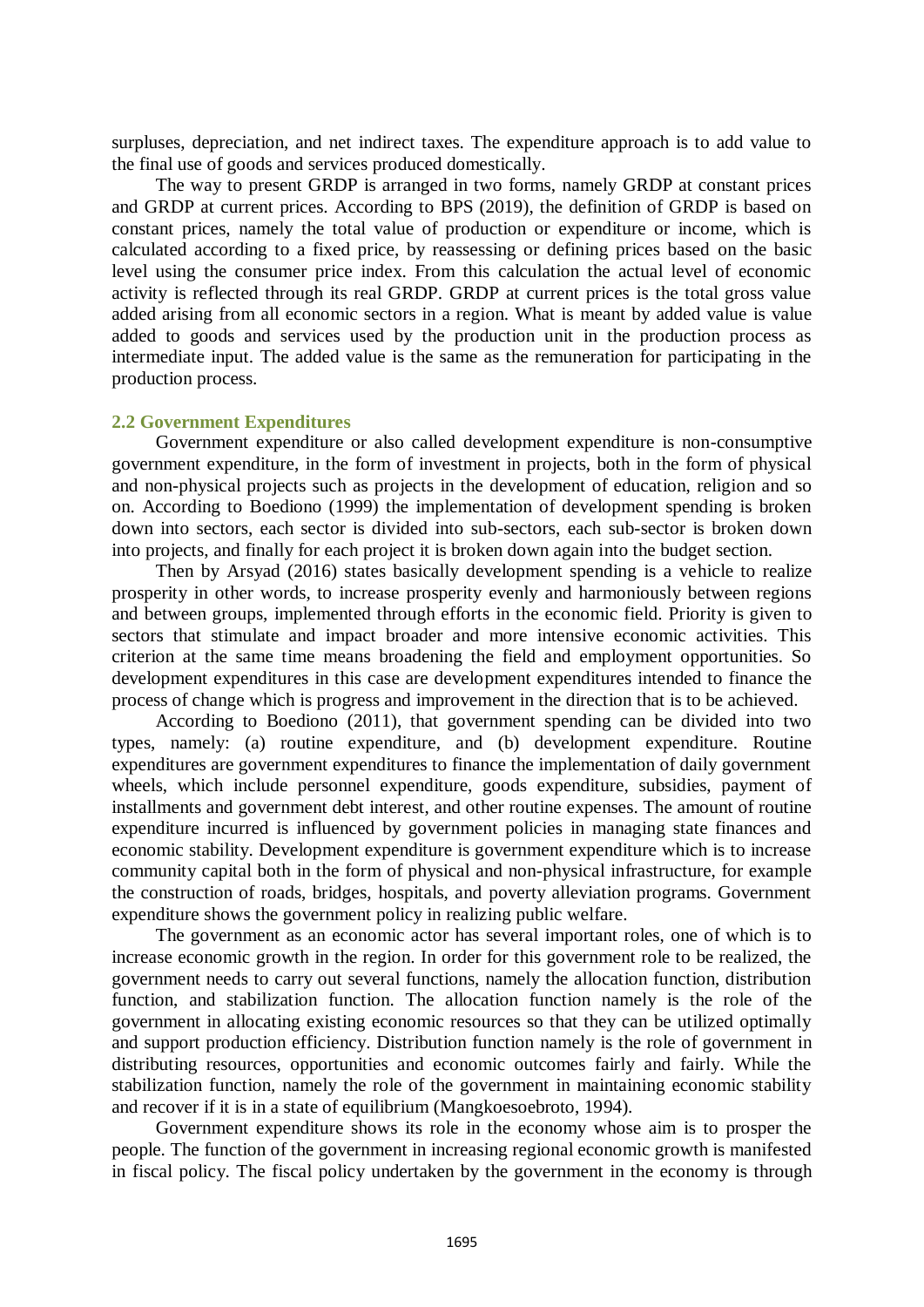the allocation of the Local government budget (APBD). In this case, government expenditure, both directly and indirectly, will encourage production output, thereby increasing regional economic growth.

### **2.3 Investment**

The term investment or investment is known terms, both in daily business activities and in the language of the law. The term investment is a term that is more popular in the business world, while the term investment is more widely used in the language of legislation. However, basically the two terms have the same meaning so that they are sometimes used interchangeably.

Article 1 of Law Number 25 Year 2007 concerning Investment, states that investment is all forms of investment activities, both by domestic investment (PMDN) and foreign investment (PMA) to conduct business in the territory of the Republic of Indonesia. Foreign investment is investment sourced from foreign financing, while domestic investment is investment sourced from domestic financing. This investment is used to build a business that is open for investment and its purpose is to make a profit. Parties who are domestic investors are (a) Individual Indonesian citizens, (b) Indonesian Business Entities, and (c) Indonesian Legal Entities. Whereas the elements of Foreign Investment can include: (a) carried out directly, meaning that investors directly assume all risks that will be experienced from such investments; (b) according to the Law, meaning that foreign capital invested in Indonesia by foreign investors must be based on substance, procedures, and conditions that have been determined in applicable laws and regulations and are stipulated by the Indonesian government; and (c) used to run companies in Indonesia, meaning that capital invested by foreign investors used to run companies in Indonesia must be a Legal Entity.

Investment is one of the most important variables in driving a country's economy. Therefore, the governments of each country, both developing and developed countries, strive to continue to increase investment in their countries, both investments originating from domestic and foreign investment. According to Hasibuan (1990), investment is a tool to accelerate the economic growth of a country or region. Todaro (2000) suggests one of the main factors in economic growth is capital accumulation. Capital accumulation both through domestic capital and foreign capital will be able to improve the quality of capital, human resources, and physical which will further improve the quality of productive resources. Increased investment will increase production capacity which ultimately results in the opening of new jobs, which in turn encourages economic growth.

#### **2.4 Framework and Hypothesis**

Economic growth is a process of changing the economic conditions of a country or region on an ongoing basis towards better conditions for a certain period. Economic growth can also be interpreted as a process of increasing the production capacity of an economy that is realized in the form of an increase in national income or regional income. Government expenditure, in this case local government budget (APBD), is the entire expenditure from the regional general cash account which reduces the equity of current funds which is the regional obligation in one fiscal year to carry out regional development. Thus government spending is designed in the local government budget and implemented effectively and efficiently to enhance regional economic growth. Investment or investment both Domestic Investment (DI) and Foreign Investment (FI) as expenditures to buy capital goods and production equipment used to produce goods and services. Investment is a tool to accelerate the economic growth of a country or region. Increased investment will increase production capacity which ultimately results in the opening of new jobs, which in turn encourages economic growth.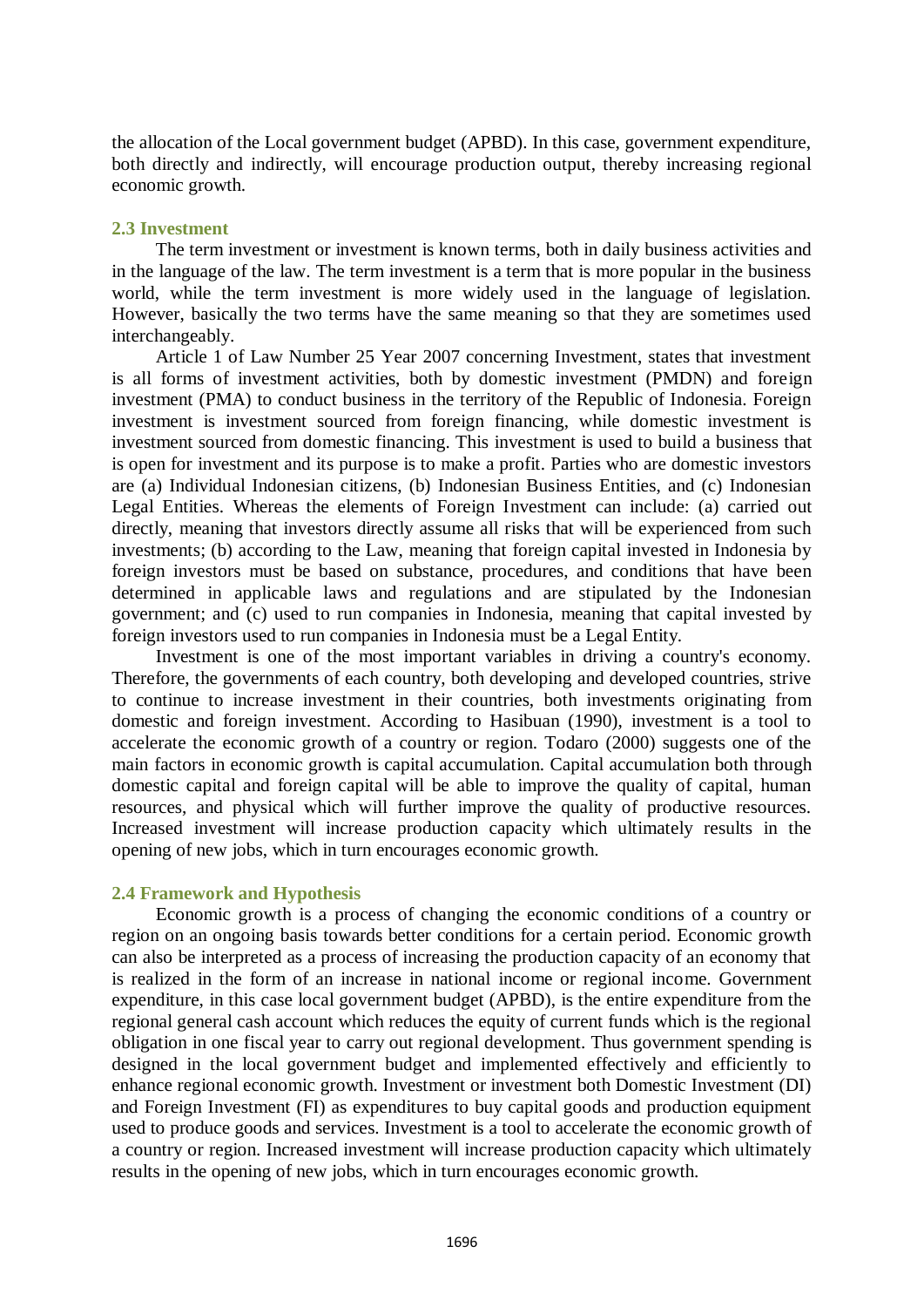

*Figure 1. Model Framework Research*

The research hypothesis is:

- 1) Government expenditure has a significant and positive effect on economic growth in the primary sector.
- 2) Domestic Investment has significant and positive influence on economic growth in the primary sector.
- 3) Foreign investment has a significant and positive effect on economic growth in the primary sector.

# **III. Research Methods**

The scope of this study is GRDP data which focuses on economic growth in the primary sector in Central Kalimantan, as well as data on government spending, Domestic Investment (DI), and Foreign Investment (FI) in Central Kalimantan in 1990-2019. This research is in the form of a qualitative approach with the Ordinary Least Square (OLS) econometric model, as well as a qualitative approach to explain verbally what is obtained from the results of a quantitative analysis.

To prove the hypothesis in this study used the Multiple Linear Regression analysis model, which aims to measure the strength of the relationship between two or more variables. In addition, the results of this regression analysis show the direction of the relationship between the dependent variable (the dependent variable / Y) and the independent variable (the independent variable / Xi). According to Gujarati (2003), regression analysis is basically a study of the dependence of the dependent variable with one or more independent variables, with the aim of estimating and / or predicting the population average or the average value of the dependent variable based on the known independent variable values. In this study is using the Multiple Linear Regression analysis model in the form of logarithms (Logs). The form of the regression equation model developed as follows:

$$
\hat{Y} = \alpha + \beta_1 \text{Log}X_1 + \beta_2 \text{Log}X_2 + \beta_3 \text{Log}X_3 + e
$$

Description:

 $\hat{Y}$  = Primary Sector Economic Growth per year (%)  $X1 = Government$  Expenditure per year (Million Rupiah)  $X2 = PMDN$  per year (Thousand Rupiahs)  $X3 = PMA$  per year (US \$ Thousand)  $\alpha$  = Constant β1, β2, β3 = Regression coefficient

e = Standard error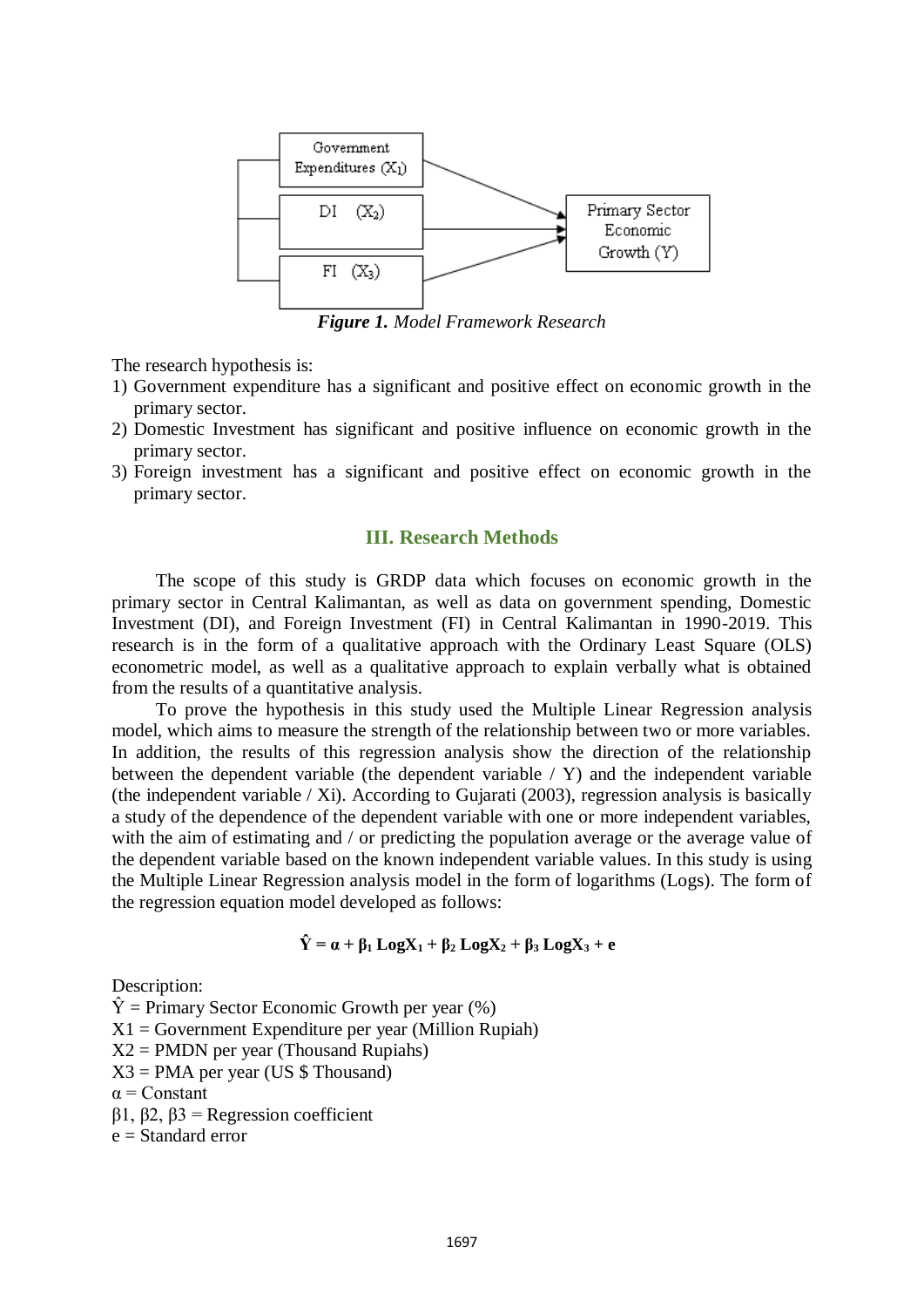Before the regression test is carried out, the significance of each regression coefficient is carried out, whether the regression is linear or not. For this, it can be seen from the coefficient of determination (R2). Furthermore, to test the significance of the dependent variable (Y) with the independent variable (Xi), a joint test (simultaneous) is conducted with the F test and an individual test (partial) with a t test (Sutrisno, 1989). The calculation is done using computer aids and other calculating tools. The computer program used is a data processing program, namely: Microsoft Excel and Statistical Package for Social Science (SPSS) version 20.

# **IV. Result and Discussion**

#### **4.1 Result**

#### **a. Result of Multiple Linear Regression Analysis**

Multiple linear regression analysis in this study was used to prove the research hypothesis, by looking at the influence of the dependent variable (dependent variable) with the independent variable (independent), both together (F test) and partially (t test). Results of Analysis of the Effects of Government Expenditures  $(X1)$ , PMDN  $(X2)$ , and PMA  $(X3)$  on Economic Growth in the Primary Sector (Y) in Central Kalimantan 1990-2019 as presented in Table 2 and Table 3 below.

**Table 2.** Multiple Regression (R), R Square (R2) and Fcalculate Results of Analysis of the Effects of Government Expenditures  $(X1)$ , DI  $(X2)$ , and FI  $(X3)$  on Primary Sector Economic Growth (Y) in Central Kalimantan

| Model |         | <sup>o</sup> Square | Adjusted R | Std. Error of the | <b>Change Statistics</b> |          |     |     |                  | Durbin-Watson |
|-------|---------|---------------------|------------|-------------------|--------------------------|----------|-----|-----|------------------|---------------|
|       |         |                     | Square     | Estimate          | R Square Change          | F Change | df1 | df2 | F Change<br>Sig. |               |
|       | $626^d$ | ,392                | ,322       | 4,04372           | ,392                     | 5,584    |     | 26  | ,004             | 1,254         |

**Model Summary<sup>b</sup>**

a. Predictors: (Constant), PMA, P\_Pemerintah, PMDN

b. Dependent Variable: % Sektor Primer

#### **Table 3.** Regression Coefficient (βi) and tcount Results Analysis of the Effects of Government Expenditures (X1), DI (X2), and FI (X3) on Economic Growth in the Primary Sector (Y) in Central Kalimantan **Coefficients<sup>a</sup>**

| Model                             | Unstandardized Coefficients |            | Standardized<br>Coefficients |          | Sig. | Collinearity<br><b>Statistics</b> |       |
|-----------------------------------|-----------------------------|------------|------------------------------|----------|------|-----------------------------------|-------|
|                                   | в                           | Std. Error | <b>Beta</b>                  |          |      | Tolerance                         | VIF   |
| (Constant)                        | 16,649                      | 7,409      |                              | 2,247    | .033 |                                   |       |
| Government<br><b>Expenditures</b> | 4,157                       | 1,396      | .561                         | 2,978    | .006 | .659                              | 1,517 |
| DI                                | $-3,473$                    | 1,865      | $-.544$                      | $-1,862$ | .074 | .274                              | 3,649 |
| FI                                | $-1,261$                    | 1,613      | $-.204$                      | $-782$   | .441 | .345                              | 2,898 |

a. Dependent Variable: % Sektor Primer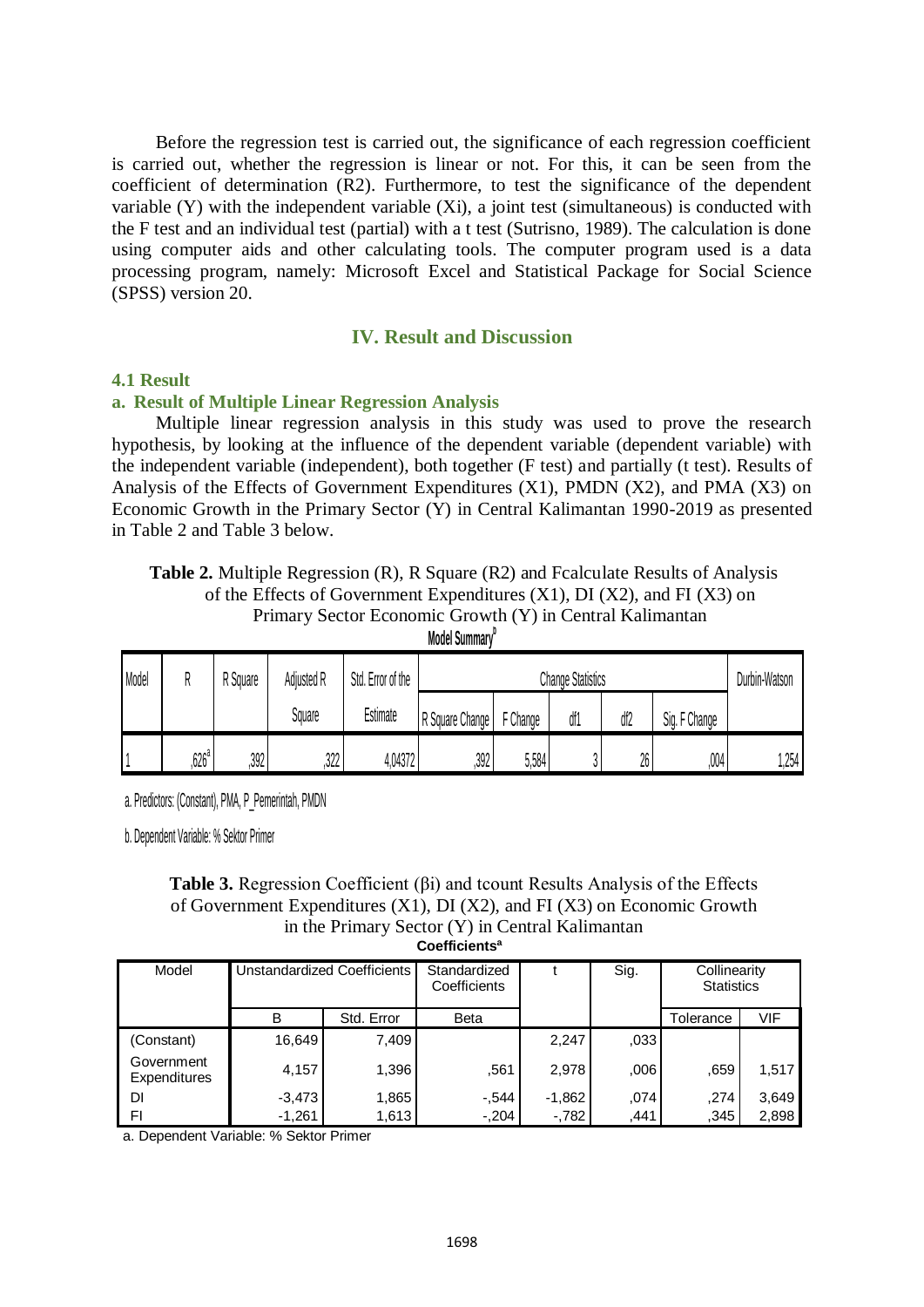Based on the results of the analysis, the mathematical functions of the three multiple linear regression variables (government expenditure / X1, DI / X2, FI / X3) evaluated for their effects on economic growth in the primary sector  $(Y)$  are:

# **Ŷ = 16,649 + 4,157X1 - 3,473X2 - 1,261X3 + e**

While the results of the model test and the test of influence in this study as data in Table 2 and Table 3 can be explained as follows:

- 1. The Multiple Regression (R) value of 0.626 shows that the magnitude of the effect of government spending, PMDN, and PMA on the economic growth of the primary sector in Central Kalimantan is quite strong at 62.60%.
- 2. The value of R Square (R2) or the coefficient of determination of 0.392 shows the large contribution of the influence of government expenditure variables, domestic investment, and foreign investment together to the economic growth of the primary sector in Central Kalimantan amounted to 39.20%. This means that there are around 60.80% influenced by other variables outside the model incorporated in the disturbance error (ei).
- 3. Simultaneous hypothesis testing results (Test F) obtained Fcount value of 5.584 with Sig. F change 0.004 at the level of confidence  $\alpha = 95\%$ . Because the value of Sig. F change  $(0.004)$  <0.05 then together government spending, DI and FI have a real and positive effect on economic growth in the primary sector in Central Kalimantan.
- 4. Partial hypothesis testing results (t test), obtain the following results:
	- a) T-count value of X1 (government expenditure) of 2.978 with Sig.X1 of 0.006. Because the value of Sig.X1 (0.006) <0.05, government spending has a significant effect on economic growth in the primary sector in Central Kalimantan.
	- b) T-count value of X2 (DI) is -1.862 with Sig.X2 of 0.074. Because the value of Sig.X2  $(0.074)$  > 0.05, the DI does not significantly affect the economic growth of the primary sector in Central Kalimantan.
	- c) T-count value of X3 (FI) of -0.782 with Sig.X3 of 0.441. Because the value of Sig.X3  $(0.441)$  > 0.05, the FI does not significantly affect the economic growth of the primary sector in Central Kalimantan.

#### **b. Classical Assumption Test**

To find out whether or not there was a violation of the requirements of the analysis of the multiple linear regression model used in this study, a classic assumption test was conducted which included residual normality test, multicollinearity test, autocorrelation test, and heteroscedasticity test.

Residual test to test normally whether the residual value resulting from the regression is normally distributed or not. The method used is a graphical method by looking at the distribution of data at a diagonal source from the Normal P-P Plot of Regression Standardized Residual graph. Residual normality test results as graph 1. From the graph, it can be seen that the points spread around the line and follow the diagonal line, the residual value has been normal.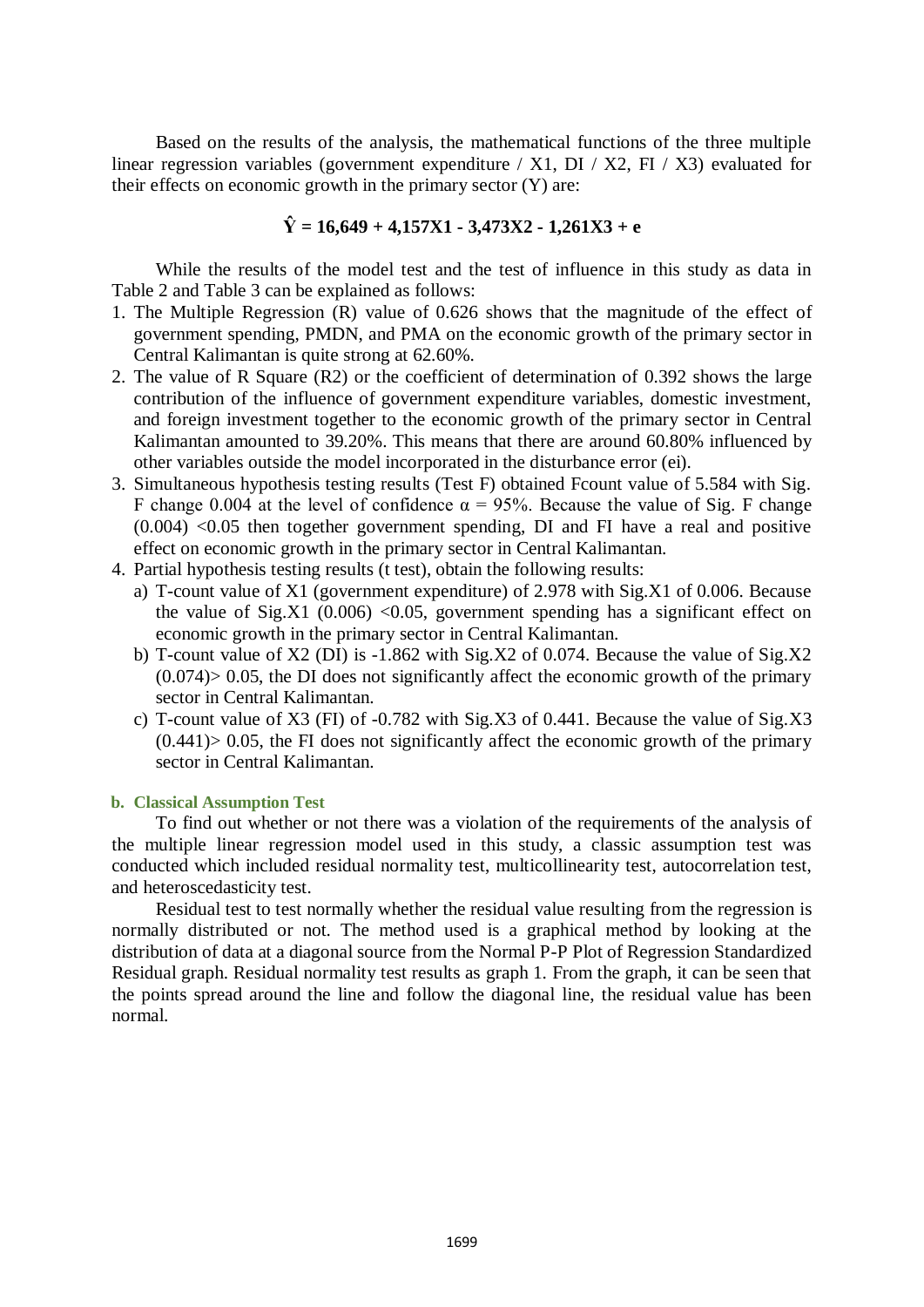



*Figure 2. Normal P-P Plot of Regression Standardized Residual*

Multicollinearity test is performed to see between the independent variables (free) contained in the regression model has a perfect or near perfect linear relationship. A good model should not occur perfect correlation or near perfect. Multicollinearity test by looking at the value of Variance Inflation Factor (VIF), if  $VIF \leq 10$  and Tolerance  $> 0.100$  then multicollinearity does not occur (Ghozali, 2011). The results of the multicollinearity test can be seen in Table 3, where the Tolerance value of  $X1 = 0.659$ ;  $X2 = 0.274$ ; and  $X3 = 0.345$ each greater than 0.100, and the VIF value for  $X1 = 1.517$ ;  $X2 = 3.649$ ; and  $X3 = 2.898$  each <10. This means there is no violation of the classical assumptions in the form of multicollinearity.

Autocorrelation testing uses the Durbin-Watson test (DW test). To determine the autocorrelation criteria are used by looking at the amount of Durbin-Watson, as follows: (a) DU  $\langle$ DW  $\langle$ 4-DU means that there is no autocorrelation; (b) DW  $\langle$ DL or DW  $>$ 4-DL means autocorrelation; and (c)  $DL < DW < DU$  or 4- $DU < DW < 4-DL$  means that there is no certainty or definite conclusion. In this study the value of  $DW = 1.253$  (Table 2), the value of  $DL =$ 1.214 and DU = 1,650 (Table Durbin Watson with  $n = 30$  and  $k = 3$ ). Because DW is located between DL <DW <DU  $(1,214 \lt 1,253 \lt 1.60)$ , it means there is no certainty.

Heteroscedasticity test is done by the graph method by looking at the pattern of points on the Scatterplot regression graph. If there is no clear pattern, such as the points spread above and below the number 0 on the Y axis then there is no heteroscedasticity. Heteroscedasticity test results as graph 2. From the output that the points do not form a clear pattern and spread below the number 0 on the Y axis, so it is concluded that there is no heteroscedasticity.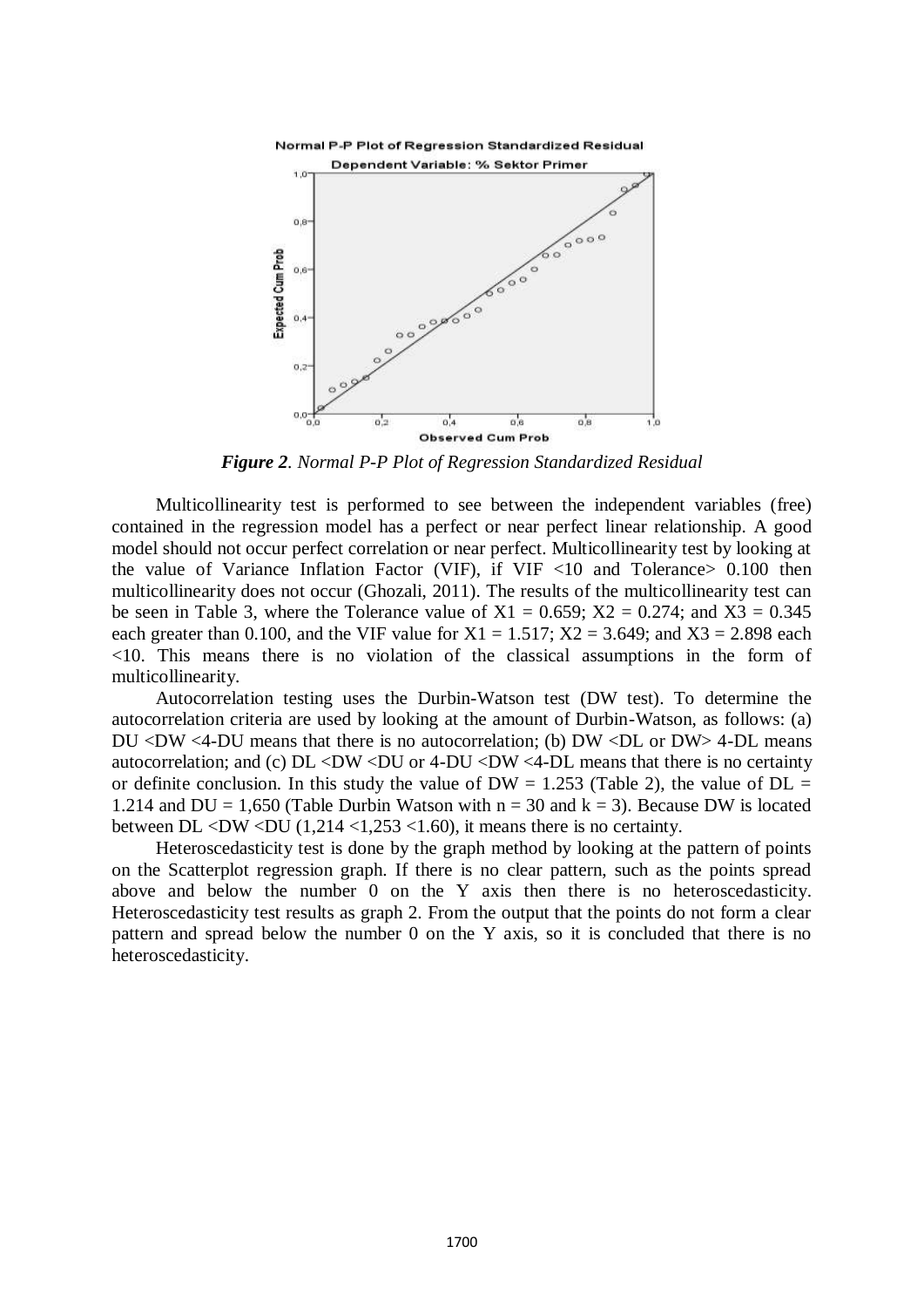

*Figure 3. Sresid by Zpred Scatterplot*

#### **4.2 Discussion**

Based on the regression results, that government spending has a positive effect on economic growth in the primary sector in Central Kalimantan during 1990-2019. This means that if government spending on development is increased, economic growth in the primary sector will also increase. Government expenditure is one of the factors which is a source of development funding in spurring economic growth, which is compiled in the local government budget (APBD) every year to various fields. Government spending which drives the economy is of course assuming that government spending is fully used for economic activities. The results of this study are in line with the thought of Tambunan (2001) that changes in economic structure are also influenced directly or indirectly by government intervention in economic activity.

DI and Fi results of the regression analysis respectively did not affect the economic growth of the primary sector in Central Kalimantan during 1990-2019. This shows that investment through DI and FI in Central Kalimantan has not been able to increase economic growth in the primary sector. This is due to the fact that since 1998 there has been a fundamental change in the national economic policy, which previously relied on the agricultural sector in a broad sense, slowly changing towards the industrial sector. As a result, it was certainly followed by a change in investment orientation by DI and FI in Central Kalimantan, which shifted its capital to the manufacturing industry and construction business. Even according to Tambunan (2006) although the agricultural sector was able to save the Indonesian economy to come out of the crisis, the contribution of the agricultural sector to the National GDP remained low. DI and FI's no influence on economic growth in the primary sector in Central Kalimantan also shows that it has not provided a conducive climate for investors. The main reasons investors are still worried about investing are macroeconomic instability, policy uncertainty, corruption, bureaucracy and licensing, and labor market regulations. The results of this study are also in line with research by Rif'ah Shafwah, et al (2019), that DI and FI do not significantly affect the economic growth of Makassar City in 2008-2017.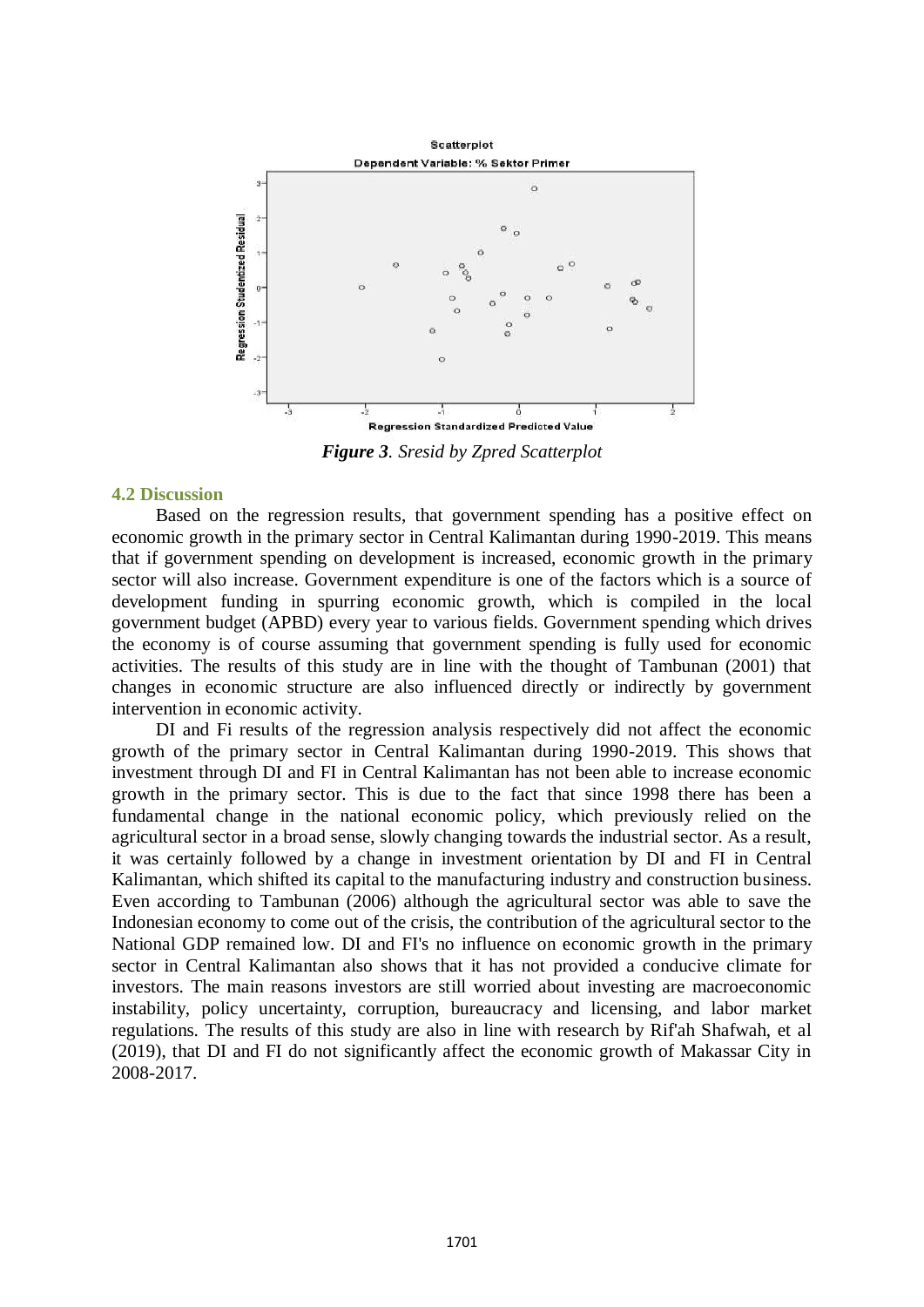# **V. Conclusion**

Based on the results of this study, it was concluded that: (1) simultaneous government spending, DI, and FI had a significant and positive effect on economic growth in the primary sector in Central Kalimantan; (2) partially government spending has a significant and positive effect on economic growth in the primary sector in Central Kalimantan, while DI and FI have no significant effect on economic growth in the primary sector in Central Kalimantan.

Some suggestions from this research are government spending which is allocated through the State Budget (APBN) so that it is fully used for economic activities. Investment by both the domestic and foreign private sector continues to be driven by an improvement in the investment climate that is able to encourage economic growth, by examining various rules and improving investment support facilities such as transportation, telecommunications, and others.

#### **References**

- Akinwamide, T. K. 2018. Bridging Across Language Divide for Growth and Peaceful Coexistence: A Panacea for Economic Recession in a Multilingual Nigeria. Budapest International Research and Critics Institute-Journal (BIRCI-Journal) (1): 01-06.
- Arsyad. 2016. Pengantar Perencanaan dan Pembangunan Ekonomi. Edisi Pertama. BPFE UGM. Yogyakarta.
- Boediono. 2011. Teori Pertumbuhan Ekonomi. BPFE UGM. Yogyakarta.
- BPS Provinsi Kalimantan Tengah, 1991-2020. Provinsi Kalimantan Tengah Dalam Angka Tahun 1990-2019.
- Ghozali, I. 2005. Aplikasi Analisis Multivariate dengan Program SPSS. Badan Penerbit Universitas Diponegoro. Semarang.
- Gujarati. 2003. Ekonometrika Dasar. Cetakan Pertama. Penerbit Erlangga. Jakarta.
- Hasibuan.1990. Manajemen Sumberdaya Manusia. PT. Gunung Agung. Jakarta.
- Jhingan, M. L. 2012. Ekonomi Pembangunan dan Perencanaan. D. Guritno (Penerjemah). Edisi Keenambelas. Raja Grafindo Persada. Jakarta.
- Lubis, N. P. S., Wahyu, E., Nugrahadi, Yusuf, M. 2020. Analysis of Superior Commodities in Agricultural Sector in Some Districts of North Sumatera Province. Budapest International Research and Critics Institute-Journal (BIRCI-Journal) (3): 1054-1066.
- Mankiw, N. and Gregory. 2003. Teori Makro Ekonomi (terjemahan). PT.Gramedia Pustaka Utama. Jakarta.
- Mankiw, N. and Gregory. 2009. Teori Makro Ekonomi. 6th Edition. Nurmawan (penerjemah). Penerbit Erlangga. Jakarta.
- Noorliana. 2010. Pengaruh Pendapatan Asli Daerah (PAD) dan Pengeluaran Pemerintah Daerah terhadap Produk Domestik Regional Bruto (PDRB) Kabupaten/Kota di Kalimantan Selatan. Tesis. Fakultas Ekonomi Universitas Lambung Mangkurat. Banjarmasin.
- Shafwah, R., Zakaria, J. A. M., and Hasbi. 2019. Pengaruh Inflasi, Penanaman Modal Dalam Negeri dan Penanaman Modal Asing Terhadap Pertumbuhan Ekonomi di Kota Makassar Tahun 2008-2017. Paradoks: Jurnal Ilmu Ekonomi. Volume 2 No. 2.
- Sukirno, S. 2003. Pengantar Teori Mikro Ekonomi. Edisi Ketiga. PT. Raja Grafindo Perkasa. Jakarta.
- Sukirno, S. 2013. Ekonomi Pembangunan. Proses, Masalah dan Dasar Kebijakan Pembangunan. UI-Press. Jakarta.